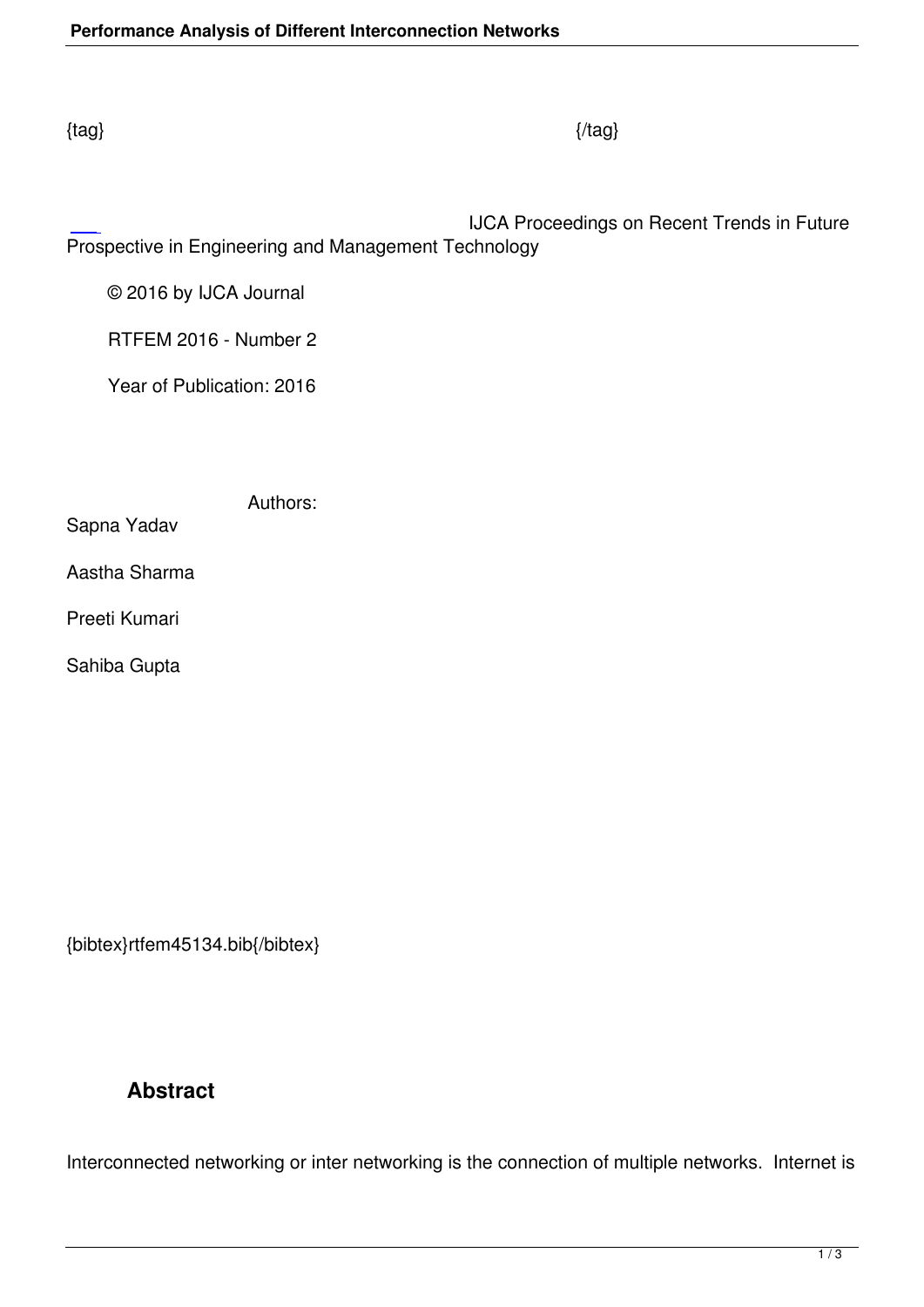an example of inter-networking where various networks are connected together to exchange messages, data for process synchronization among various device and applications. In addition to providing external connectivity, networks are commonly used to interconnect the components within a single computer at many levels, including the processor micro architecture.

 Definitions of Physical and Logical Topologies are provided. Additionally common Computer Network realizations of Physical Topologies are reviewed. This is followed by a discussion of Graph Theory and its relation to topological analysis. These examples are discussed to underscore the importance of topological design when constructing a new computer network, or adding to an existing one. Performance evaluation of such connected and interconnected networks has become a major concern. This project aims for evaluating the performance of various interconnection networks mainly different versions of Meshes and Torus networks. Various interconnection networks are analyzed and compared for major performance parameters like throughput and delay.

## **Refer**

## **ences**

Thurber, Kenneth J., & quot; Interconnection networks: a survey and assessment, & quot; in Proceedings of the ACM national computer conference and exposition, 1974.

Ding, Zhu., & quot; Adaptive Hybrid Switching Technique for Parallel Computing System, & quot; PhD dissertation, University of Pittsburgh, 2006.

Duato, Jose., & quot; Interconnection networks [electronic resource]: an engineering approach, & quot; Morgan Kaufmann, 2003.

Xu, Junming, & au ot: Topological structure and analysis of interconnection networks, & quot; Springer Publishing Company, Incorporated, 2010.

Dally, Bill, " Enabling technology for on-chip interconnection networks, " in IEEE International Symposium on Networks-on-Chip (NOCS), 2007.

S. Suboh, M. Bakhouya, S. Lopez-Buedo, and T. El- Ghazawi.,

 $&$  auot:Simulation-based approach for evaluating on-chip interconnect architectures,  $&$  quot: SPL Proceeding, pp. 75–80, 2008.

Mubeen, Saad, & quot; Evaluation of source routing for mesh topology network on chip platforms, & quot; PhD disertation, Jönköping University, 2009.

Wang Wei, Qiao Lin, et al, " Performance Analysis of the 2-D Networks-on-Chip, & quot; Journal of computer research and development, vol. 46, no. 10, pp. 1601-1611, 2009.

Liu Yu-hang, Zhu Ming-fa, Wang Jue, Xiao Li-min, Gong Tao, " Xtorus: An Extended Torus Topology for On-Chip Massive Data Communication, & quot; 26th IEEE International Parallel and Distributed Processing Symposium Workshops & PhD Forum, pp. 2061-2068, 2012.

M. Moadeli, A. Shahrabi, W. Vanderbauwhede, and M. Ould-Khaoua, "An analytical performance model for the Spidergon NoC, & quot; in Proceedings of the 21st International Conference on Advanced Information Networking and Applications, pp. 1014-1021, 2007.

Vikas Singla, Parveen Kakkar, " Traffic Pattern based performance Comparison of Reactive and Proactive Protocols of Mobile Ad Hoc Networks, & quot; International Journal of